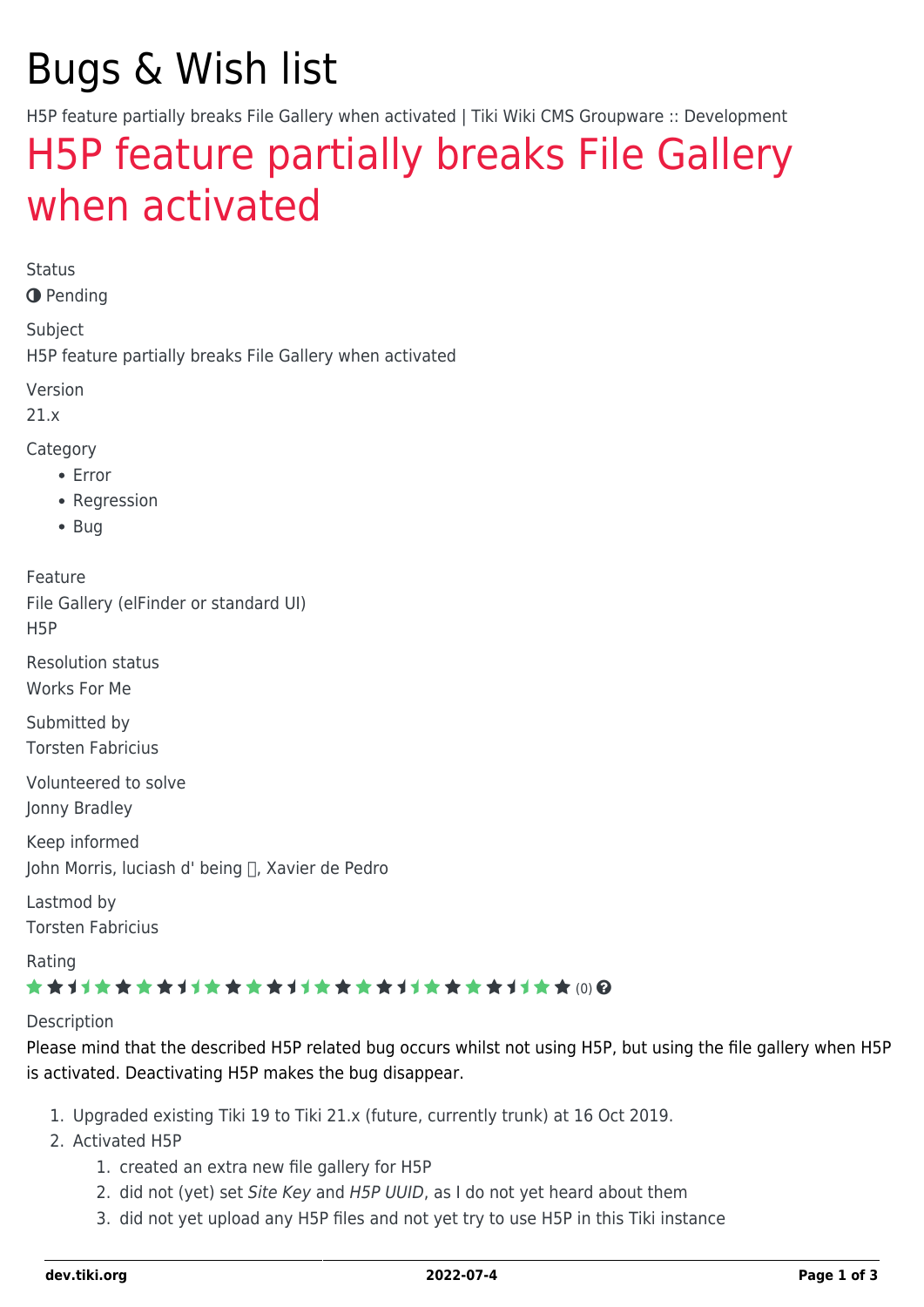- 4. the folder in tikiroot *storage/public/h5p* is existing, likely created automatically during upgrade
- 3. When I got to the preferences of an arbitrary file in an arbitrary existing file gallery, maybe change some preference like editing the description or even do no change at all and then I save this file, two things happen:
	- 1. The file is saved/updated correctly (ex: description updated
	- 2. Tiki does not refer back to the file gallery, but instead to a WSOD blank page with an error message. I have to manually alter the url in the browsers address line or to use the browsers back button to get back to my Tiki.

#### This is the error message:

```
Parse error: syntax error, unexpected ')' in /www/htdocs/Path-To-
Tikiroot/lib/core/H5P/H5PTiki.php on line 947
```
Solution Hi Torsten Fabricius

Is this still happening for you? (sorry for the late attention on this)

Seems absolutely fine for me (although found a few other issues and had to delete all my old h5p's from before again, then had to enable the h5p hub to be able to create new ones).

Which version of php is this on? And assuming it's 7.2+ can you make a show2 instance?

Importance 5 Easy to solve? 7 Priority 35 Demonstrate Bug (Tiki 19+)

This bug has been demonstrated on show2.tikiwiki.org

#### [SVN update](#page--1-0)

Ticket ID 7193 **Created** Thursday 17 October, 2019 13:56:12 GMT-0000 by Torsten Fabricius LastModif

Wednesday 03 March, 2021 17:30:04 GMT-0000